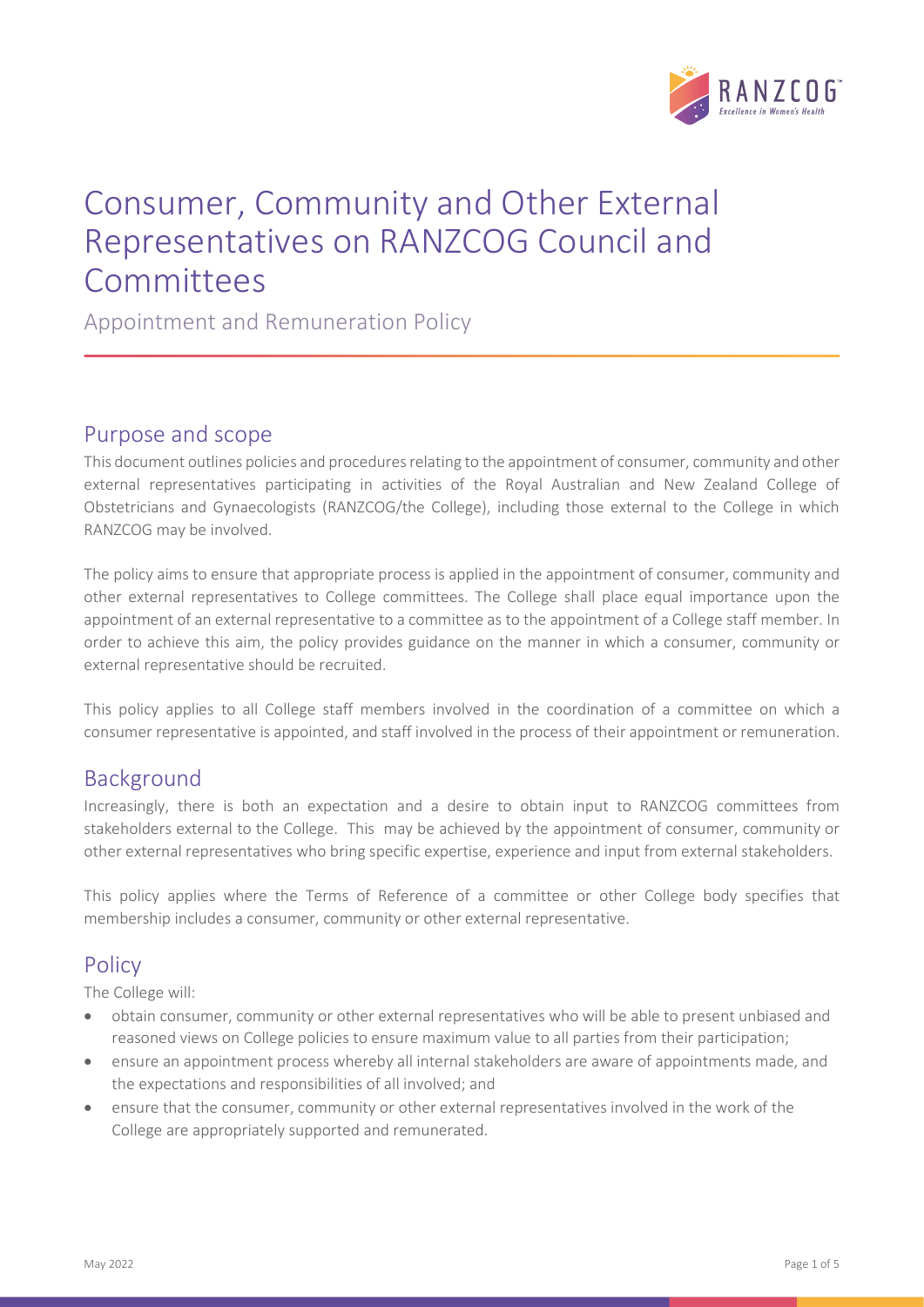

# Role of consumer and community representatives

- Provide a community or consumer's perspective on matters being considered by a committee in relation to women's healthcare in Australia and New Zealand.
- Ensure that the committee is aware of, and recognises, the implications of consumer or community perspectives in matters considered.
- Act as a source of information on issues affecting the community or consumers that may be considered by the committee.
- Contribute agenda items for discussion by the committee that may have implications for communities or consumers of women's healthcare services that fall under the auspices of the College.
- Undertake the work of the College with a commitment to the RANZCOG Code of Conduct and the RANZCOG Organisational Values:
	- o Advocacy We are a leading voice for equity, social justice, fairness and evidence-based policy.
	- o Education We embrace the opportunity to learn, share knowledge and experience through innovation, discovery and research.
	- o Excellence We are committed to performance at the highest standard in our work, training, research and support.
	- o Integrity We act honestly, ethically and with accountability towards everyone and in everything we do.
	- o Kindness We act with compassion and care towards ourselves and one another.
	- o Respect We expect and promote inclusivity, valuing individual rights, beliefs and choices.

## Role of other external representatives

- Provide input to RANZCOG committees from stakeholders external to the College
- Provide specific expertise or experience to committees
- Undertake the work of the College with a commitment to the RANZCOG Code of Conduct and the RANZCOG Organisational Values:
	- o Advocacy We are a leading voice for equity, social justice, fairness and evidence-based policy.
	- o Education We embrace the opportunity to learn, share knowledge and experience through innovation, discovery and research.
	- o Excellence We are committed to performance at the highest standard in our work, training, research and support.
	- o Integrity We act honestly, ethically and with accountability towards everyone and in everything we do.
	- o Kindness We act with compassion and care towards ourselves and one another.
	- o Respect We expect and promote inclusivity, valuing individual rights, beliefs and choices.

#### Appointment process

Whenever possible consumer, community and other external representatives will be appointed according to the process below. It is noted that the appointment process below does not apply to He Hono Wāhine members and many not be appropriate for appointment of members to the Aboriginal and Torres Strait Island Committee.

1. The need for the appointment should be established and appropriately sanctioned. A committee's Terms of Reference outlines its composition, the approval of which is a function of the College's governing body (RANZCOG Board/Council). The sanction of appointment of any external members must also be the responsibility of that body, as specified by the individual committee's Terms of Reference or in the case of the RANZCOG Board/Council, the RANZCOG Constitution.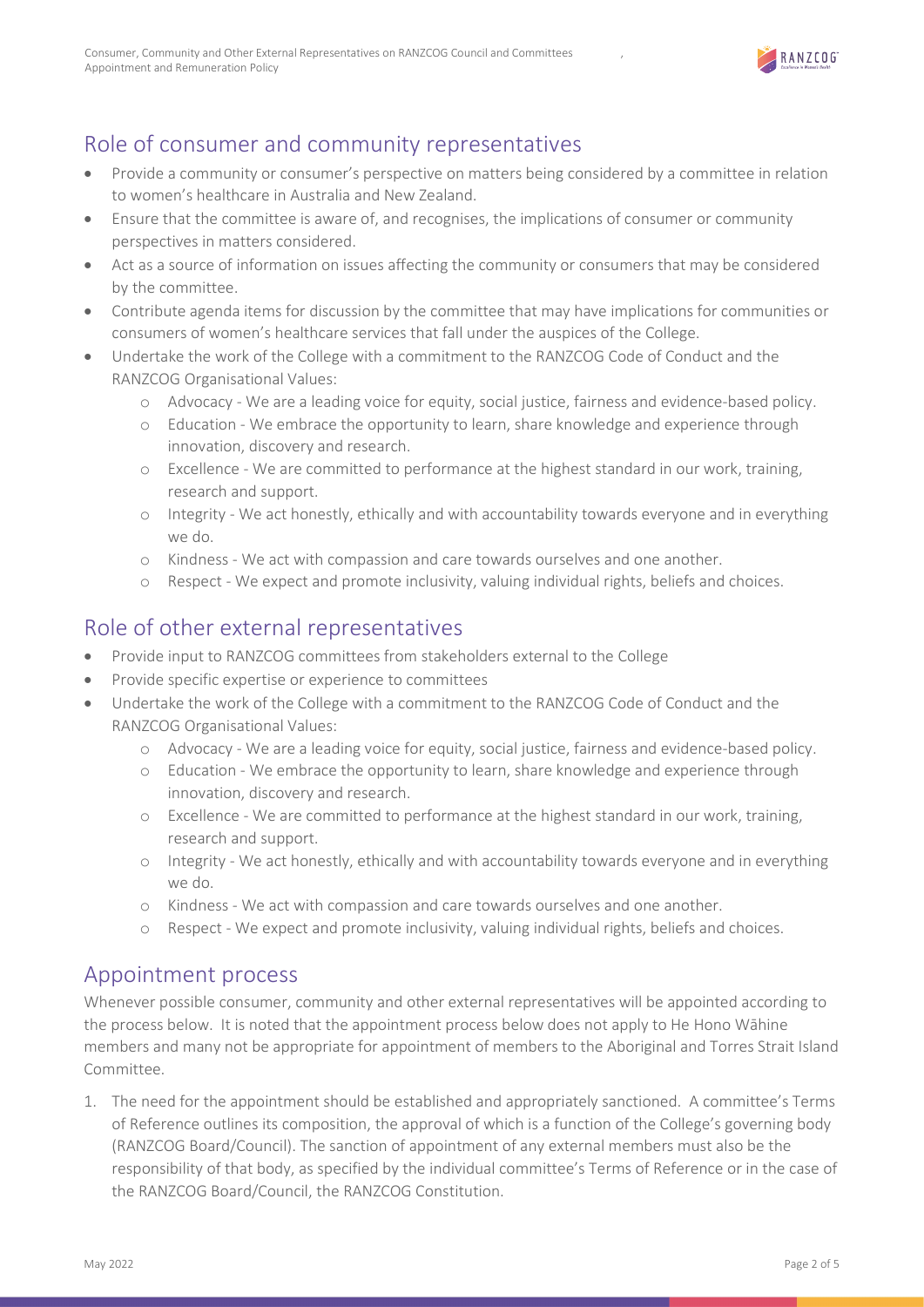

- 2. Once the appointment is sanctioned through the particular committee's Terms of Reference, appointment(s) to the position(s) should be made via a process that ensures an appropriate match of individual(s) and position(s). Thus, a position description that clearly outlines the requirements of the role and the key attributes required should be drawn up by the relevant College committee.
- 3. Once the position description is available, candidates should be sought using appropriate means. This will usually be through advertising in online job boards (i.e. www.ethicaljobs.com.au, www.communitydirectors.com.au), the RANZCOG website, LinkedIn and Facebook.
- 4. Applicants will then be short-listed and interviewed for suitability. Short-listing should be conducted by the Committee Chair, in consultation with others, such as Head, People and Wellbeing, relevant Executive Director/Head/Manager, Committee Coordinator, relevant RANZCOG Board member(s) and other committee members as felt necessary. The interview panel must meet standard human resource requirements, and would typically include the Committee Chair (or their nominee), the Head, People and Culture and the Executive Director/Head/Manager of the relevant section of the College or Committee Coordinator responsible for the committee.
- 5. Once candidates have been interviewed, and preferred applicants selected, references should be verified and checked by the Head, People and Culture, and a recommendation made about the appointment. The recommendation will then be put for approval to the College governing body RANZCOG Board/Council, depending on the requirements of the Terms of Reference of the committee in question.
- 6. If the selection panel identifies more than one suitable candidate for a role, an eligibility list may be created from which suitable candidates may be chosen and directly offered another similar role based on their skills, experience and fit with another committee. Once an appointment(s) is approved, the candidate will be advised by letter from the College Chief Executive Officer. The letter will clearly outline the tenure of the position, the terms and conditions related to the appointment, and be accompanied by copies of the College documents 'Confidentiality Policy', 'Confidentiality Agreement' and 'Conflict of Interest Policy' for signing by the appointee. These documents and a copy of the letter of appointment will require signing for returning to the College. Appointments must not commence until properly executed copies of letter of appointment and the Deed of Undertaking have been signed and received by the College.

#### Duration of appointment, reappointment, termination

Appointments to committees are for a period of two (2) years in line with the term of the RANZCOG Council and in accordance with the Tenure of Appointment to RANZCOG Committees and External Bodies Policy and Procedure. An appraisal of the consumer, community or other representative's performance may be undertaken by the relevant College House Executive Director/Head/Manager or Committee Coordinator responsible for the committee. This may inform a recommendation to be made regarding their reappointment by the appropriate body.

Responsibility for ensuring that all relevant administrative requirements relating to follow-up of the appointment will rest with the Committee Coordinator through the Committee Chair and the Executive Director/Head/Manager of the relevant section of the College.

#### Remuneration and support

RANZCOG acknowledges the need to provide appropriate support and remuneration to consumer, community and other external representatives involved in the work of the College. All appointed representatives will be entitled to the same levels of support available to other committee members and defined by relevant College processes and be subject to the same accountability measures described therein. Examples of such policies include the Travel & Accommodation Policy and Procedure, the RANZCOG Code of Conduct, and the Confidentiality Policy.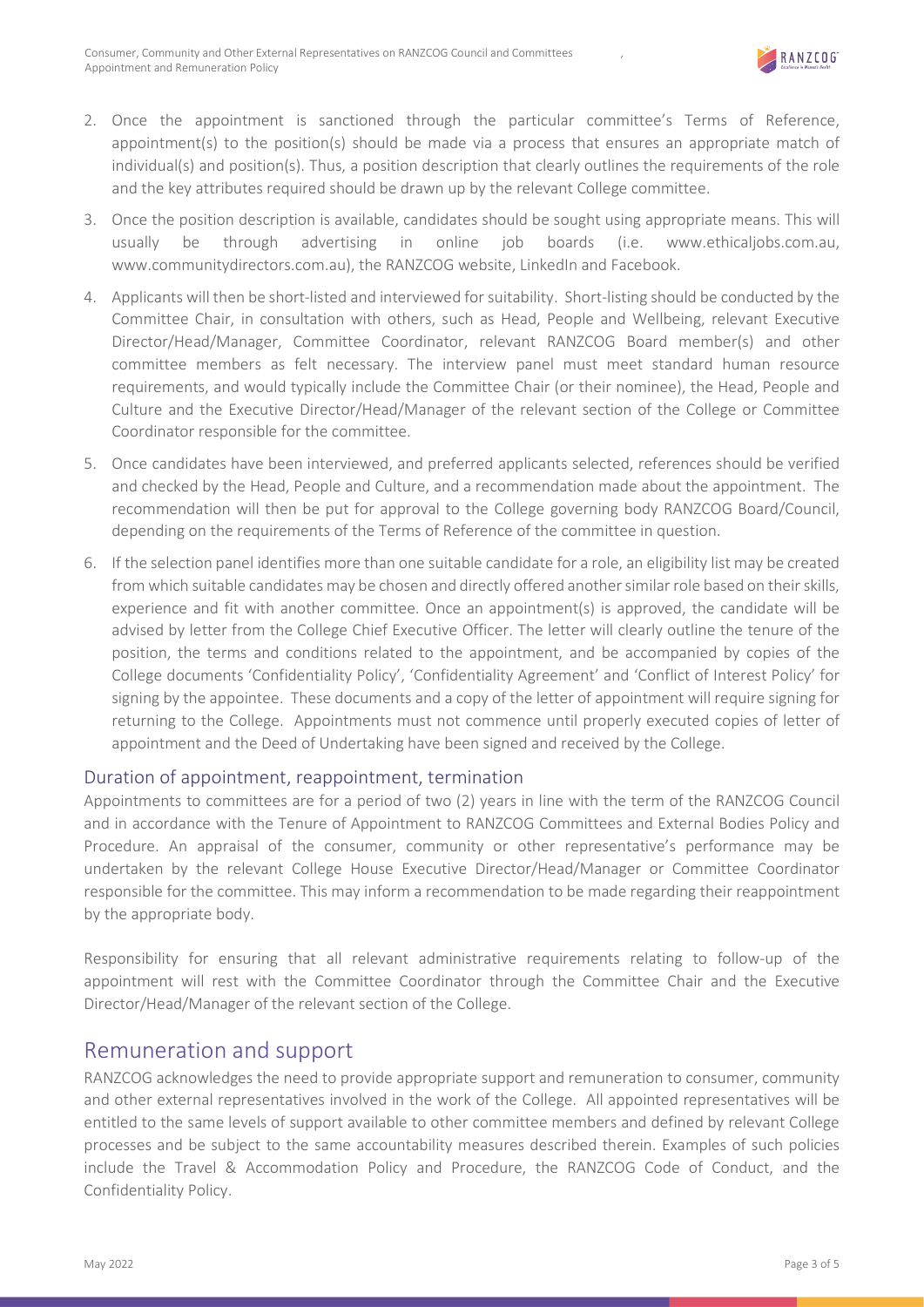

The College has previously taken the decision that consumer and community representatives will be remunerated for participation in College committees. Remuneration will also be offered when appropriate to other external representatives on College committees.

The current daily rate (from 1 July 2021) for Australian Institute of Health and Welfare (AIHW), Ethics Committee Members is AUD\$801.00. To achieve consistency, New Zealand consumer, community and other external representatives appointed to College committees will be paid NZD\$865.00 (updated 1 July 2021).

The Remuneration Tribunal (Remuneration and Allowances for Holders of Part-time Public Office) Determination 2021, Part 1: (7) Definitions, Part 4-Daily Fees, and Section 22 Table 4A (page 25) (https://www.remtribunal.gov.au/offices/part-time-offices) outlines criteria for the payment of the full daily rate, or part thereof, and the College employs these criteria. Based on this document, the following general principles apply to remuneration for consumer, community and other external representatives on RANZCOG committees:

- That all preparation time necessary for a meeting of the committee be built into the daily fee; i.e. the maximum amount payable for the preparation and attendance by an appointed member at any sanctioned committee meeting will be the Remuneration Tribunal daily rate at AIHW Member level.
- That a qualifying meeting as stated in The Remuneration Tribunal is a meeting that is stated in the relevant committee's Terms of Reference. Other meetings may be agreed by the relevant Director or Head responsible for the committee.
- That meetings of shorter than three hours duration and/or business of committees conducted on a qualifying meeting day be remunerated in line with the policy as outlined in Section 21 of the Remuneration Tribunal Determination in place from time to time (currently 2021):
	- o if the office holder's qualifying meeting day time is less than 2 hours, then 40% of the daily fee is paid; or
	- o if the office holder's qualifying meeting day time is at least 2 hours and less than 3 hours, 60% of the daily fee is paid.
- That business of committees conducted on non-meeting days, when agreed in advance by the relevant Director or Head responsible for the committee be remunerated at 20% of the daily fee for each hour, to a maximum of 5 hours per day.
- It will be the responsibility of each consumer, community or other external representative to submit an invoice for payment within 30 days, detailing the specifics of the meeting day or non-meeting day business conducted, to the relevant RANZCOG committee coordinator.

All College staff who are responsible for coordination of a committee that contains consumer, community or other external representatives should be familiar with the principles described in the Remuneration Tribunal Determination. Where clarification is required in order to determine the amount to be paid to a to consumer, community or other external representative for a particular meeting or activity, clarification should be sought from the Executive Director/Head of the relevant section of the College responsible for the committee, the Corporate Services Directorate or the Chief Executive Officer, in that order, as required.

## Related references

#### Related RANZCOG documents

- **Constitution**
- Code of Conduct
- Organisational Values
- Confidentiality Policy
- Conflict of Interest Policy